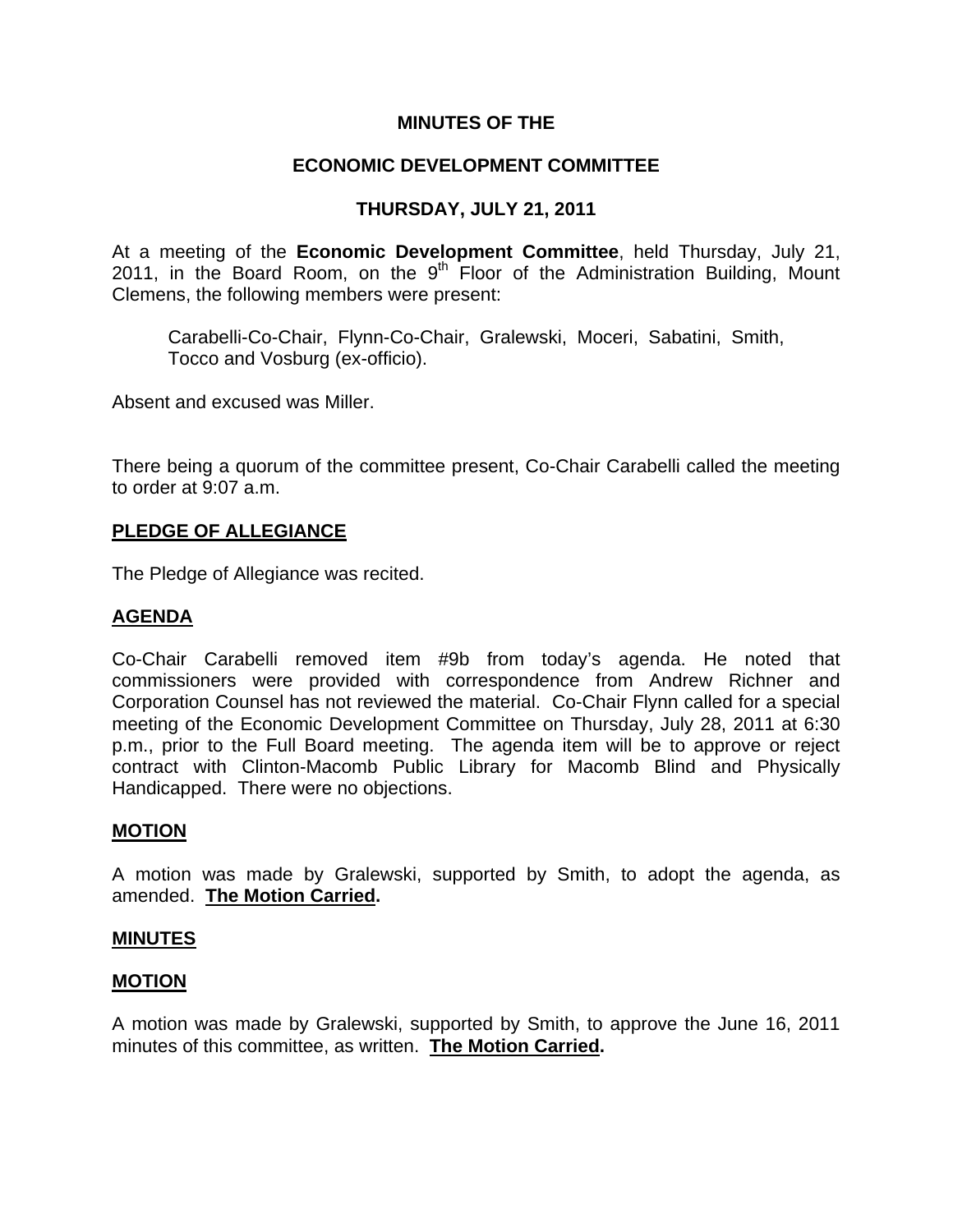# **SOLID WASTE**

### a) Briefing Report by Jill Smith on Solid Waste Management Plan Amendment

A two-page memorandum dated July 20, 2011 from Jill Smith was distributed.

Jill Smith explained the proposed Solid Waste Management Plan Amendment and the amendment process.

The following commissioners spoke: Flynn and Vosburg.

### **MOTION**

A motion was made by Sabatini, supported by Gralewski, to receive and file the briefing report by Jill Smith on Solid Waste Management Plan Amendment. **The Motion Carried.** 

b) Receive and File Related Correspondence

Correspondence from Butzel Long and Richfield Equities was provided in committee packets.

# **MOTION**

A motion was made by Sabatini, supported by Smith, to receive and file related correspondence on Solid Waste Management Plan Amendment. **The Motion Carried.** 

# c) Approve or Reject Plan Amendment

# **MOTION**

A motion was made by Smith, supported by Gralewski, to approve the Solid Waste Plan Amendment to authorize the export of solid waste from Macomb County to Genesee County and to eliminate the expansion of Pine Tree Acres, the export and import of solid waste to SEMCOG communities and the export of septage to St. Clair County from the Plan Amendment. Further, to authorize that the Plan Amendment be sent to the communities for their approval as required by state law. **Forward to the Finance Committee. The Motion Carried.** 

**(Note: This item was waived to the Full Board meeting on 07-28-11 by the Finance Committee Chair)**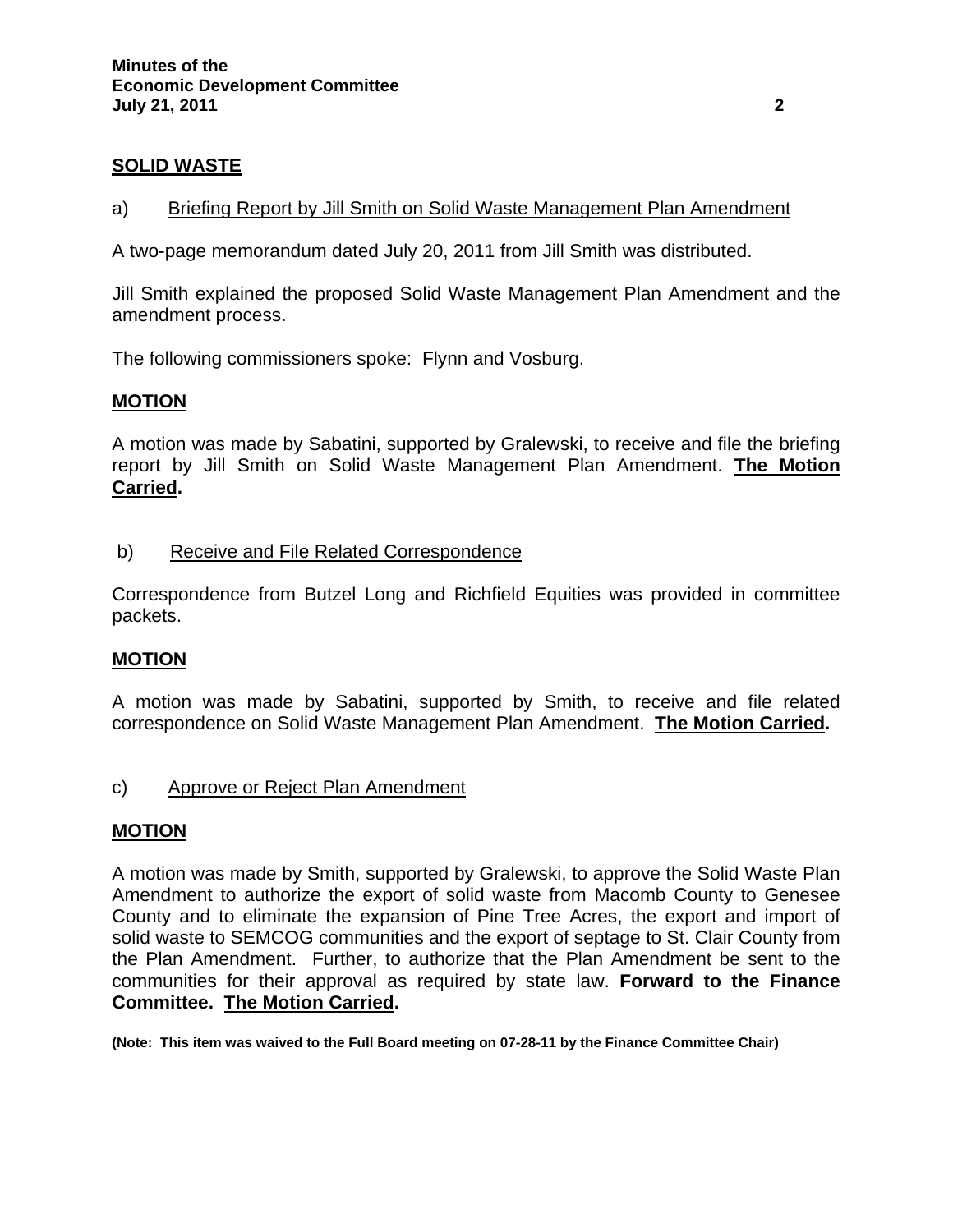# **INFRASTRUCTURE**

a) Adopt a Full Faith and Credit Resolution for the Oakland-Macomb Interceptor Drain Drainage District Bonds **(Note: A roll call vote is required)** 

### **COMMITTEE RECOMMENDATION – MOTION**

A MOTION WAS MADE BY MOCERI, SUPPORTED BY TOCCO, TO RECOMMEND THAT THE BOARD OF COMMISSIONERS ADOPT A FULL FAITH AND CREDIT RESOLUTION FOR THE OAKLAND-MACOMB INTERCEPTOR DRAIN DRAINAGE DISTRICT BONDS. FURTHER, A COPY OF THIS BOARD OF COMMISSIONERS' ACTION IS DIRECTED TO BE DELIVERED FORTHWITH TO THE OFFICE OF THE COUNTY EXECUTIVE.

William Misterovich gave an overview of this request.

The following commissioner spoke: Smith.

A ROLL CALL VOTE WAS TAKEN AS FOLLOWS:

VOTING YES WERE CARABELLI, FLYNN, GRALEWSKI, MOCERI, SABATINI, SMITH AND TOCCO. THERE WERE 7 "YES" VOTES.

THERE WERE 0 "NO" VOTES.

# **THE MOTION CARRIED.**

### **ECONOMIC DEVELOPMENT**

a) Reimbursement of Eligible Activities – Romeo Corporate Park Project

### **MOTION**

A motion was made by Sabatini, supported by Gralewski, to authorize payment to Kemp & Peyerk-Sterling, LLC in the amount of \$38,120.20 as approved by the Macomb County Brownfield Redevelopment Authority. **Forward to the Finance Committee.** 

Donald Morandini gave an overview of this request.

Co-Chair Carabelli called for a vote on the motion and **The Motion Carried.** 

b) Presentation by Beth Cryderman-Moss from PTAC

Two handouts were distributed.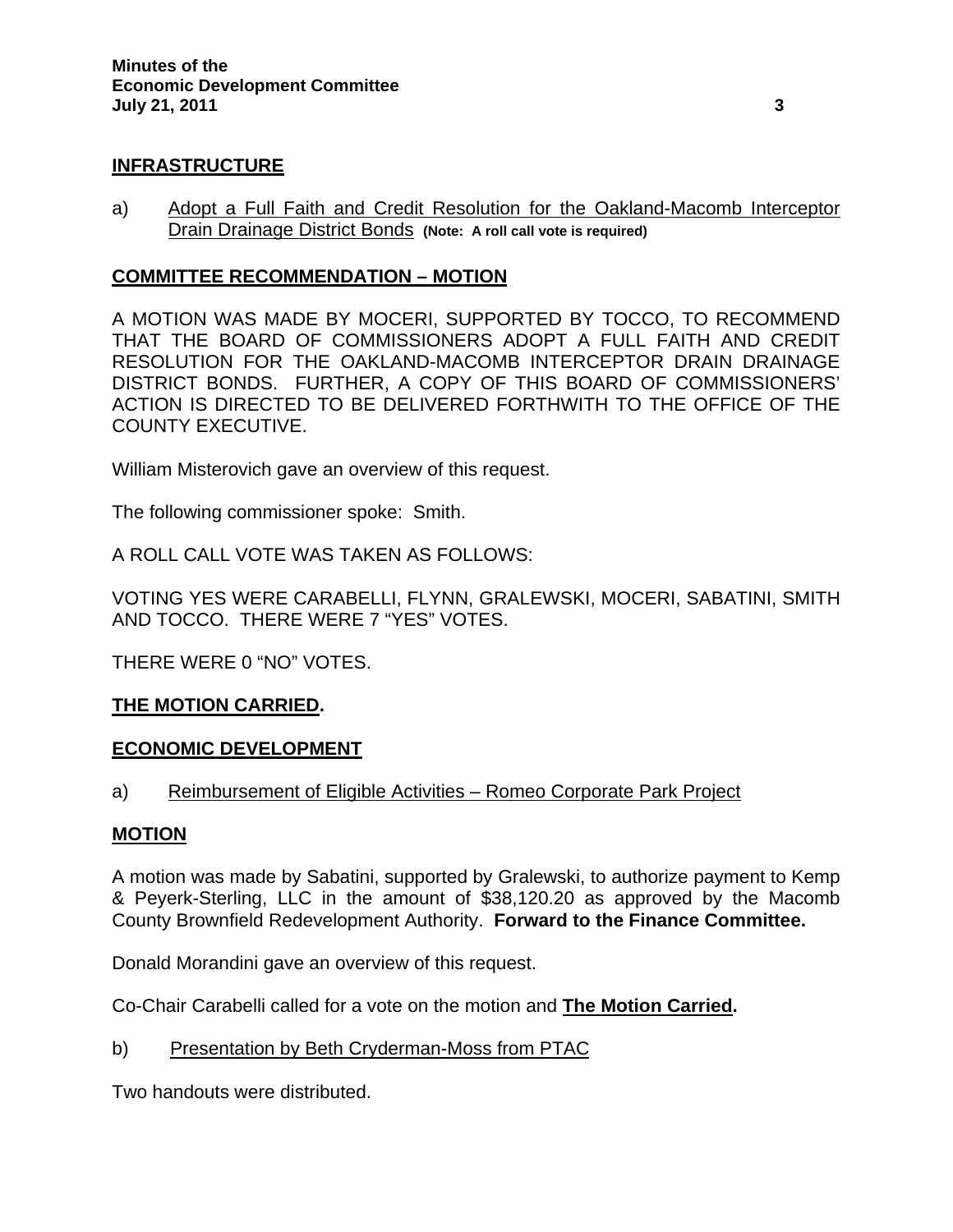Beth Cryderman-Moss from PTAC (Procurement Technical Assistance Center) gave a PowerPoint presentation. Key topics covered included: Procurement Technical Assistance Centers, 12 Centers located throughout Michigan "Our Government Contracting Expertise is your Competitive Edge," Macomb Regional PTAC New Initiatives (U.S. Department of Veterans Affairs Federal Contracting Certification), Macomb Regional PTAC FY 2011 August 1, 2010 – July 31, 2011 (Reporting Period: From August 1, 2010 to July 12, 2011), Upcoming Events and What is PTAC?.

# **MOTION**

A motion was made by Smith, supported by Gralewski, to receive and file the presentation by Beth Cryderman-Moss from PTAC.

The following commissioners spoke: Fraschetti, Flynn, Vosburg and Carabelli.

Co-Chair Carabelli called for a vote on the motion and **The Motion Carried.** 

### **EDUCATION AND TRAINING**

a) Quarterly Report by John Bierbusse from Macomb/St. Clair Workforce Development Board

John Bierbusse provided colored copies of his quarterly report.

John Bierbusse from Macomb/St. Clair Workforce Development Board overviewed the numerous documents that were provided in committee packets. Documents overviewed included: Macomb County Residents Employed, Macomb County Residents Unemployed & Rate of Unemployment, Macomb County Labor Force, Employment Services Registrations, Annual Accounts of Funding Sources, H 1-B Technical Skills Training Skills Abstract, Jobs and Innovation Accelerator Challenge.

### **MOTION**

A motion was made by Moceri, supported by Tocco, to receive and file the quarterly report by John Bierbusse from Macomb/St. Clair Workforce Development Board.

The following commissioners spoke: Flynn and Moceri.

Co-Chair Carabelli called for a vote on the motion and **The Motion Carried.** 

b) Approve or Reject Contract with Clinton-Macomb Public Library for Macomb Blind and Physically Handicapped